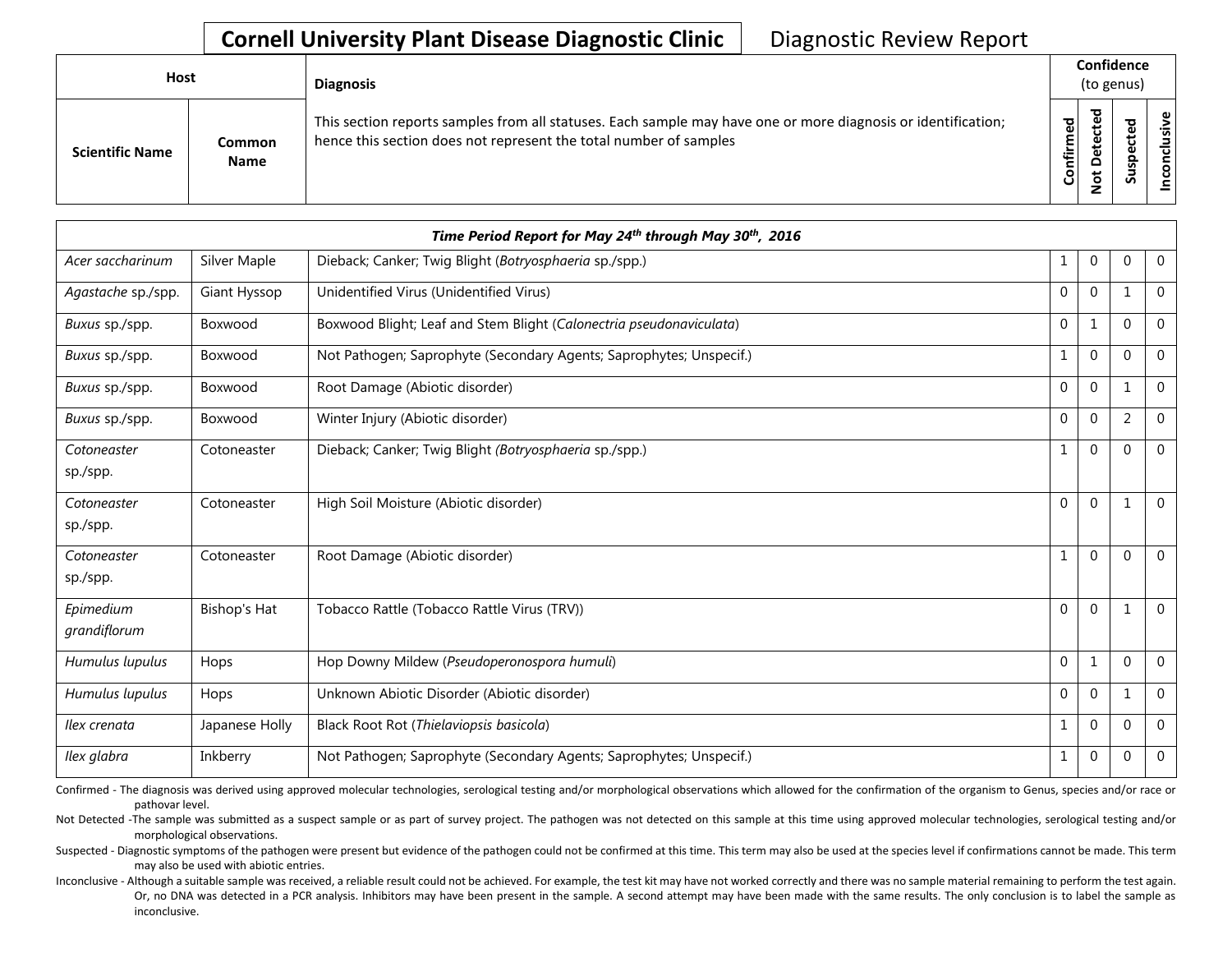| Host                   |                              | <b>Diagnosis</b>                                                                                                                                                                   |                    | Confidence<br>(to genus) |                            |               |  |  |  |  |
|------------------------|------------------------------|------------------------------------------------------------------------------------------------------------------------------------------------------------------------------------|--------------------|--------------------------|----------------------------|---------------|--|--|--|--|
| <b>Scientific Name</b> | <b>Common</b><br><b>Name</b> | This section reports samples from all statuses. Each sample may have one or more diagnosis or identification;<br>hence this section does not represent the total number of samples | ਠ<br>ω<br>Confirme | ᇃ<br>$\Omega$<br>۰       | ω<br>o<br>௨<br>s<br>ـ<br>n | $\omega$<br>g |  |  |  |  |

| Ilex glabra             | Inkberry                | Root Damage (Abiotic disorder)                                      | 0            | $\mathbf 0$  |              | $\mathbf 0$    |
|-------------------------|-------------------------|---------------------------------------------------------------------|--------------|--------------|--------------|----------------|
| Impatiens hawkeri       | New Guinea<br>impatiens | Not Pathogen; Saprophyte (Secondary Agents; Saprophytes; Unspecif.) | 1            | $\mathbf{0}$ | $\Omega$     | $\overline{0}$ |
| Impatiens hawkeri       | New Guinea<br>impatiens | Unknown Abiotic Disorder (Abiotic disorder)                         | $\Omega$     | $\mathbf{0}$ | 1            | $\overline{0}$ |
| Juniperus sp./spp.      | Juniper                 | Moisture Stress (Abiotic disorder)                                  | $\mathbf{0}$ | $\mathbf{0}$ | $\mathbf{1}$ | $\overline{0}$ |
| Juniperus sp./spp.      | Juniper                 | Not Pathogen; Saprophyte (Secondary Agents; Saprophytes; Unspecif.) |              | $\mathbf 0$  | $\Omega$     | $\mathbf 0$    |
| Juniperus sp./spp.      | Juniper                 | Root Damage (Abiotic disorder)                                      | $\mathbf{0}$ | $\mathbf{0}$ | 1            | $\mathbf{0}$   |
| Juniperus sp./spp.      | Juniper                 | Phomopsis Tip Blight; Needle Blight (Phomopsis juniperovora)        |              | $\mathbf{0}$ | $\Omega$     | $\overline{0}$ |
| Juniperus sp./spp.      | Juniper                 | Rust (Gymnosporangium sp./spp.)                                     | $\mathbf{1}$ | $\mathbf{0}$ | $\Omega$     | $\mathbf 0$    |
| Juniperus sp./spp.      | Juniper                 | Tip Blight (Kabatina sp./spp.)                                      | 1            | $\mathbf{0}$ | $\Omega$     | $\mathbf 0$    |
| Juniperus<br>virginiana | Eastern Red<br>cedar    | Cedar-Hawthorn Rust (Gymnosporangium globosum)                      | 1            | $\mathbf{0}$ | $\Omega$     | $\overline{0}$ |
| Juniperus<br>virginiana | Eastern Red<br>cedar    | Cedar-Quince Rust (Gymnosporangium clavipes)                        |              | $\mathbf{0}$ | $\Omega$     | $\overline{0}$ |
| Juniperus<br>virginiana | Eastern Red<br>cedar    | Spider Mites (Family Tetranychidae)                                 |              | $\mathbf{0}$ | $\Omega$     | $\overline{0}$ |
| Pachysandra<br>sp./spp. | Pachysandra             | Spider Mites (Family Tetranychidae)                                 | $\Omega$     | $\mathbf{0}$ | 1            | $\overline{0}$ |

Confirmed - The diagnosis was derived using approved molecular technologies, serological testing and/or morphological observations which allowed for the confirmation of the organism to Genus, species and/or race or pathovar level.

Not Detected -The sample was submitted as a suspect sample or as part of survey project. The pathogen was not detected on this sample at this time using approved molecular technologies, serological testing and/or morphological observations.

Suspected - Diagnostic symptoms of the pathogen were present but evidence of the pathogen could not be confirmed at this time. This term may also be used at the species level if confirmations cannot be made. This term may also be used with abiotic entries.

Inconclusive - Although a suitable sample was received, a reliable result could not be achieved. For example, the test kit may have not worked correctly and there was no sample material remaining to perform the test again. Or, no DNA was detected in a PCR analysis. Inhibitors may have been present in the sample. A second attempt may have been made with the same results. The only conclusion is to label the sample as inconclusive.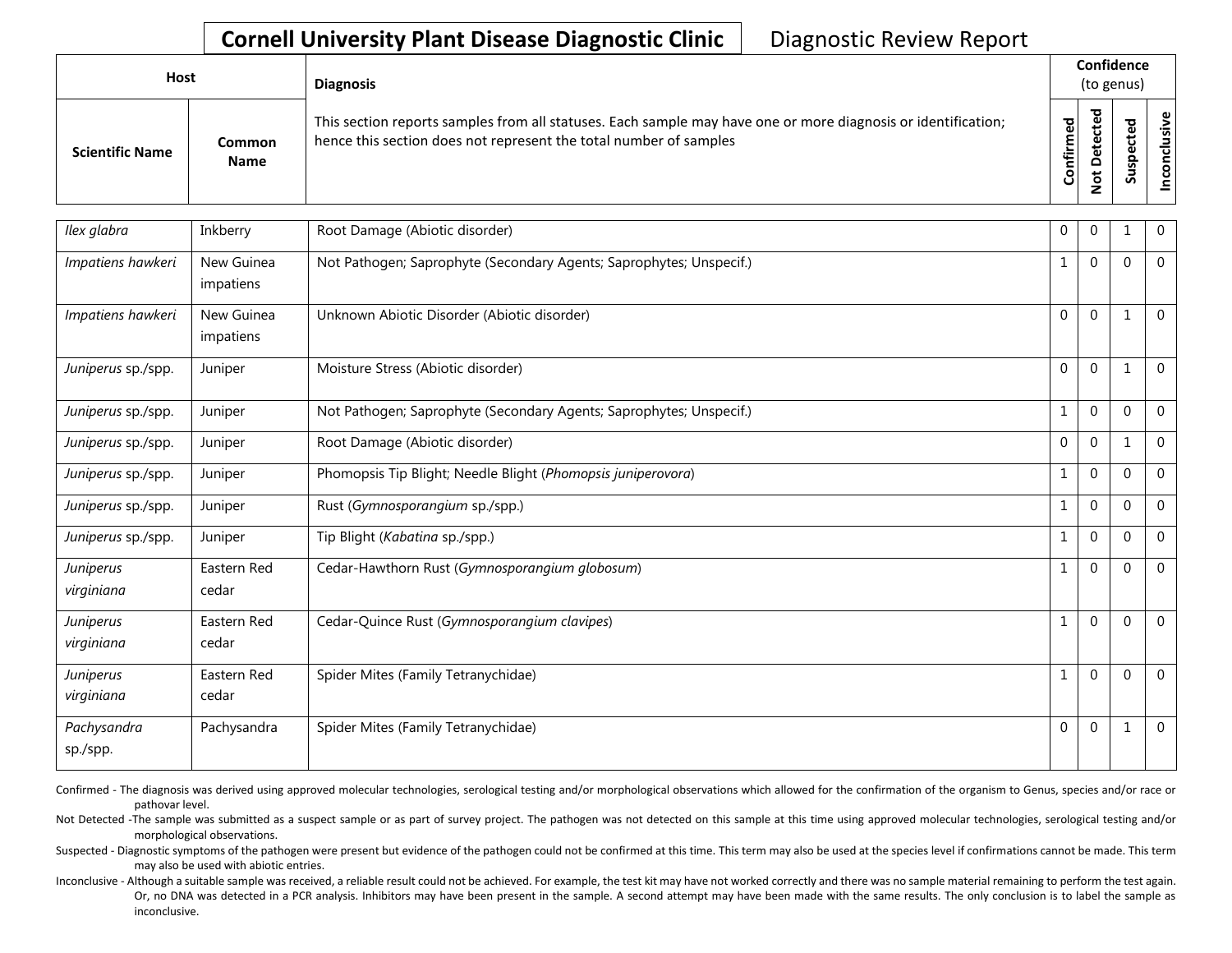| Host                   |                       | <b>Diagnosis</b>                                                                                                                                                                   |           | Confidence<br>(to genus)    |         |                 |  |  |  |
|------------------------|-----------------------|------------------------------------------------------------------------------------------------------------------------------------------------------------------------------------|-----------|-----------------------------|---------|-----------------|--|--|--|
| <b>Scientific Name</b> | Common<br><b>Name</b> | This section reports samples from all statuses. Each sample may have one or more diagnosis or identification;<br>hence this section does not represent the total number of samples | Confirmed | ᅙ<br>ω<br>ن<br>۵<br>ىپ<br>- | 73<br>ທ | Φ<br>usiv<br>᠊ᠣ |  |  |  |

| Pachysandra<br>sp./spp. | Pachysandra           | Unknown Abiotic Disorder (Abiotic disorder)                                                   | $\mathbf 0$    | $\mathbf{0}$   |                | $\overline{0}$ |
|-------------------------|-----------------------|-----------------------------------------------------------------------------------------------|----------------|----------------|----------------|----------------|
| Pachysandra<br>sp./spp. | Pachysandra           | Volutella Canker; Leaf Blight (Pseudonectria (ana. Volutella) pachysandricola (pachysandrae)) | 1              | $\mathbf 0$    | $\Omega$       | $\mathbf 0$    |
| Phleum pratense         | Timothy               | Additional Sample Requested (Identification Analysis)                                         | 1              | $\mathbf 0$    | $\Omega$       | $\mathbf{0}$   |
| Phleum pratense         | Timothy               | Not Pathogen; Saprophyte (Secondary Agents; Saprophytes; Unspecif.)                           | 1              | $\Omega$       | $\Omega$       | $\mathbf{0}$   |
| Picea abies             | Norway Spruce         | Unknown Abiotic Disorder (Abiotic disorder)                                                   | $\mathbf 0$    | $\mathbf 0$    | 2              | $\overline{0}$ |
| Picea abies             | Norway Spruce         | Unspecified Pathology (Rhizosphaera sp./spp.)                                                 | 1              | $\mathbf 0$    | $\Omega$       | $\mathbf{0}$   |
| Picea pungens           | <b>Blue Spruce</b>    | Dieback; Canker (Diplodia sp./spp.)                                                           | 1              | $\mathbf 0$    | $\Omega$       | $\mathbf{0}$   |
| Picea sp./spp.          | Spruce                | Additional Sample Requested (Identification Analysis)                                         | 1              | $\Omega$       | $\Omega$       | $\mathbf{0}$   |
| Pinus strobus           | Eastern White<br>pine | No Pathogen Found (Identification Analysis)                                                   | 1              | $\mathbf 0$    | $\Omega$       | $\mathbf 0$    |
| Pinus strobus           | Eastern White<br>pine | Pine Bark Adelgid (Pineus strobi)                                                             | $\Omega$       | $\Omega$       |                | $\Omega$       |
| Pinus taeda             | Loblolly Pine         | Pitch Canker (Gibberella (Fusarium) sp./spp.)                                                 | $\mathbf 0$    | $\mathbf 0$    | 4              | $\overline{0}$ |
| Pinus taeda             | Loblolly Pine         | Tip Blight (Diplodia sp./spp.)                                                                | $\mathbf 0$    | 5              | $\Omega$       | $\Omega$       |
| Pinus taeda             | Loblolly Pine         | Unknown Abiotic Disorder (Abiotic disorder)                                                   | $\mathbf 0$    | $\mathbf 0$    | $\overline{2}$ | $\mathbf{0}$   |
| Pinus taeda             | Loblolly Pine         | Wood Boring Beetles (Order Coleoptera)                                                        | $\overline{2}$ | $\overline{0}$ | $\Omega$       | $\overline{0}$ |

Confirmed - The diagnosis was derived using approved molecular technologies, serological testing and/or morphological observations which allowed for the confirmation of the organism to Genus, species and/or race or pathovar level.

Not Detected -The sample was submitted as a suspect sample or as part of survey project. The pathogen was not detected on this sample at this time using approved molecular technologies, serological testing and/or morphological observations.

Suspected - Diagnostic symptoms of the pathogen were present but evidence of the pathogen could not be confirmed at this time. This term may also be used at the species level if confirmations cannot be made. This term may also be used with abiotic entries.

Inconclusive - Although a suitable sample was received, a reliable result could not be achieved. For example, the test kit may have not worked correctly and there was no sample material remaining to perform the test again. Or, no DNA was detected in a PCR analysis. Inhibitors may have been present in the sample. A second attempt may have been made with the same results. The only conclusion is to label the sample as inconclusive.